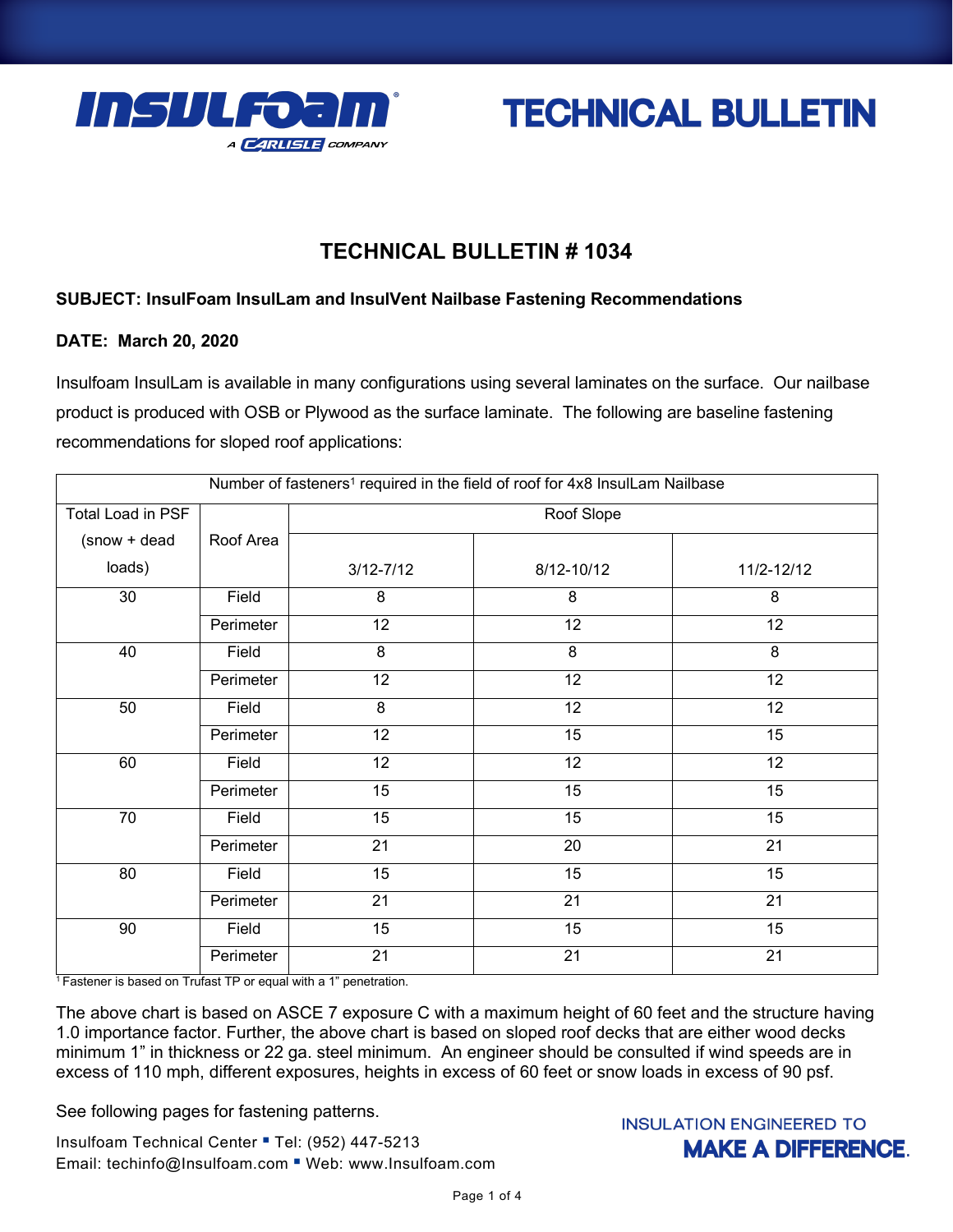





### **12 FASTENERS**

Insulfoam Technical Center ◼Tel: (952) 447-5213 Email: techinfo@Insulfoam.com ◼ Web: www.Insulfoam.com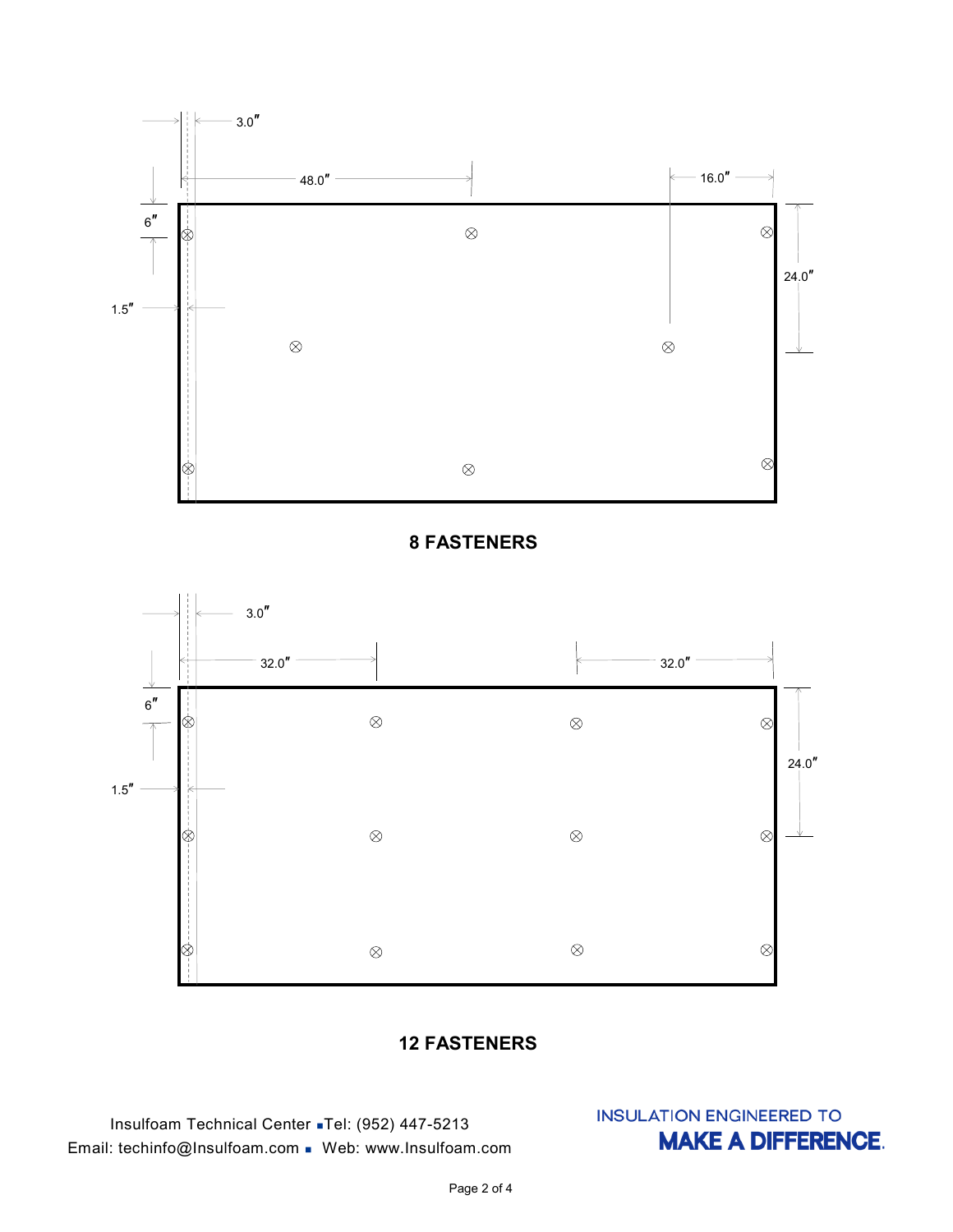

### **15 FASTENERS**



## **18 FASTENERS**

Insulfoam Technical Center ◼Tel: (952) 447-5213 Email: techinfo@Insulfoam.com ◼ Web: www.Insulfoam.com